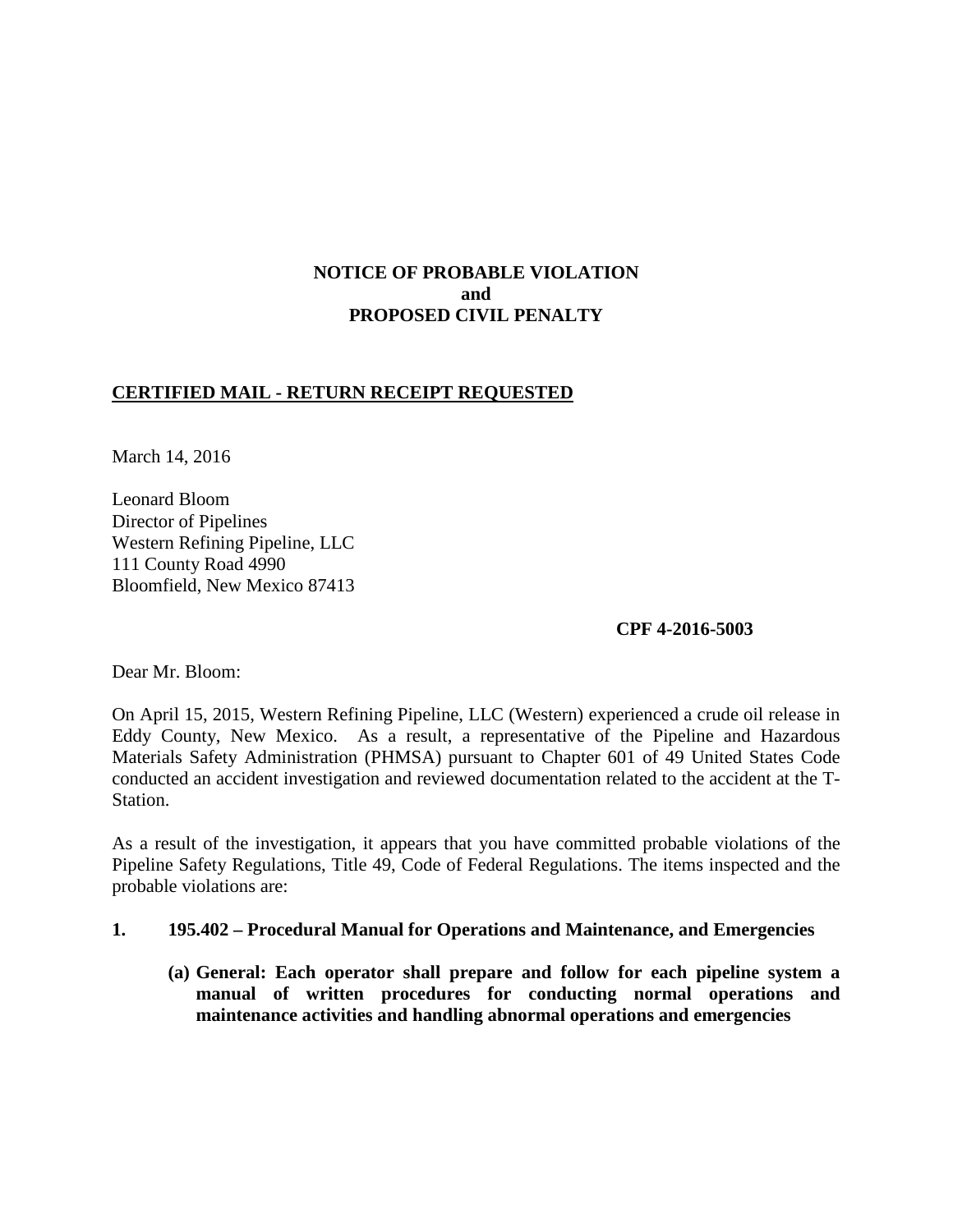Western Refining Pipeline, LLC failed to follow it's written "February/March, 2015, 16" and 12" TexNewMexX Crude Oil Fill Plan," for the San Ysidro to Placitas to Pecan to Tee Station segment. The plan required all of the pumping of oil and the filling of the pipeline to take place only during daylight hours. (Page 1, Daily line fill operations) Western's failure to follow the plan allowed pumping of oil and filling of the pipeline to take place at all hours of the day. On April 15, 2015, at 6 a.m. MST, the line was overfilled and product was released from a frac tank in the Tee Station in Eddy County, New Mexico.

Western's employee discovered oil spilled from a frac tank at the site location on April 15, 2015. The overfill was not observed immediately in the overnight hours.

### **2. 195.402 – Procedural Manual for Operations and Maintenance, and emergencies.**

## **(a) General: Each operator shall prepare and follow for each pipeline system a manual of written procedures for conducting normal operations and maintenance activities and handling abnormal operations and emergencies.**

Western failed to follow its written Operations and Maintenance Manual Section 3.2.5 and report an accident that occurred on their facility within one hour of discovery. O&M Section 3.2.5 requires a telephonic report within one hour following discovery. On April 25, 2015, Western experienced a reportable accident on their Mesquite Station to Tee Station pipeline system and did not notify the National Response Center until 08:27 am EST to report the spill that was discovered at 06:00 am EST. Western's telephonic notification was made 2 hours and 27 minutes after discovery that the event occurred.

#### Proposed Civil Penalty

Under 49 United States Code, § 60122, you are subject to a civil penalty not to exceed \$200,000 per violation per day the violation persists up to a maximum of \$2,000,000 for a related series of violations. For violations occurring prior to January 4, 2012, the maximum penalty may not exceed \$100,000 per violation per day, with a maximum penalty not to exceed \$1,000,000 for a related series of violations. The Compliance Officer has reviewed the circumstances and supporting documentation involved in the above probable violation(s) and has recommended that you be preliminarily assessed a civil penalty of \$106,500 as follows:

| Item number | <b>PENALTY</b> |
|-------------|----------------|
| Item $#1$   | \$106,500      |

#### Warning Items

With respect to Item 2, we have reviewed the circumstances and supporting documents involved in this case and have decided not to conduct additional enforcement action or penalty assessment proceedings at this time. We advise you to promptly correct this item. Failure to do so may result in additional enforcement action.